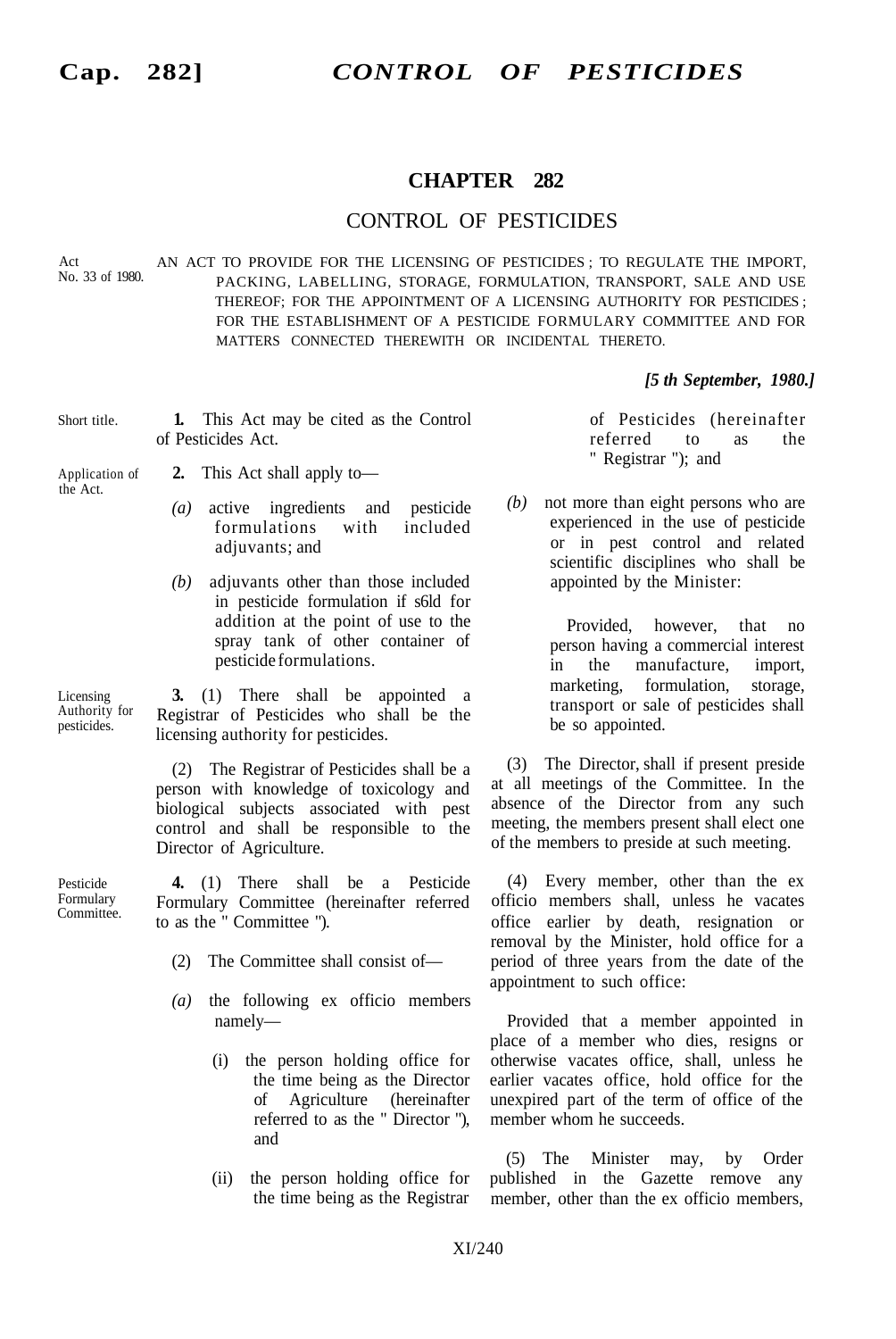from office, without assigning any reason therefor and such removal shall not be called in question in any court.

(6) Any member other than the ex officio members vacating office by the effluxion of time shall be eligible for reappointment.

(7) If any member, is temporarily unable to perform the duties of his office during any period due to ill health or absence from Sri Lanka or for any other cause, the Minister may appoint some other person to act in his place during such period in like manner as such member was appointed in accordance with the provisions of subsection  $(1)$ .

(8) The Minister may determine the remuneration of such members and the manner of such payment in consultation with the Minister in charge of the subject of Finance.

Functions of the Committee. **5.** (1) The functions of the Committee shall be to advise the Registrar on any important matter relating to the registration of pesticides, approval of containers, and the storage, formulation, import, sale and use of pesticides and such other matters relating thereto as may be prescribed by regulations made under this Act.

> (2) (a) The Committee may make rules in respect of all or any of the following matters:—

- (i) the procedure to be followed at its meetings:
- (ii) the conduct of its business; and
- (iii) all matters connected with or incidental to the carrying on of its business.

*(b)* Such rules shall be made at a meeting of all members of the Committee.

*(c)* No rule made by the Committee shall have effect unless it is approved by the Minister and published in the Gazette.

of Application for licensing any pesticide shall make an licence. **6.** (1) Every person desirous application to the Registrar in that behalf.

(2) An application under subsection (1) shall contain the following particulars :—

- *(a)* the name and address of the applicant;
- *(b)* the name and address of the manufacturer or producer of the pesticide in respect of which such application is made;
- *(c)* the proposed trade name under which such pesticide shall be marketed or sold;
- *(d)* a copy of the draft label which shall be affixed on any container in which such pesticide shall be sold ;
- *(e)* samples of the container in which such pesticide shall be distributed or sold;
- *(f)* a statement of the claim made by the manufacturer or producer of such pesticide as to its uses, potency, shelf-life and effect;
- *(g)* a statement of the composition of such pesticide, its chemical identity, nett weight, its stability in storage, methods of use and date of expiry for usage;
- *(h)* adequate toxicological data concerning such pesticide including information on antidote;
- *(i)* methods of analysis of the formulated compound;
- *(j)* methods for the determination of the residue of such pesticide ;
- *(k)* report of official or other experimental stations or laboratory or biological tests concerning the efficacy of such pesticide;
- (/) such other information relating to the efficacy or safety of the pesticide as may be required by the Registrar.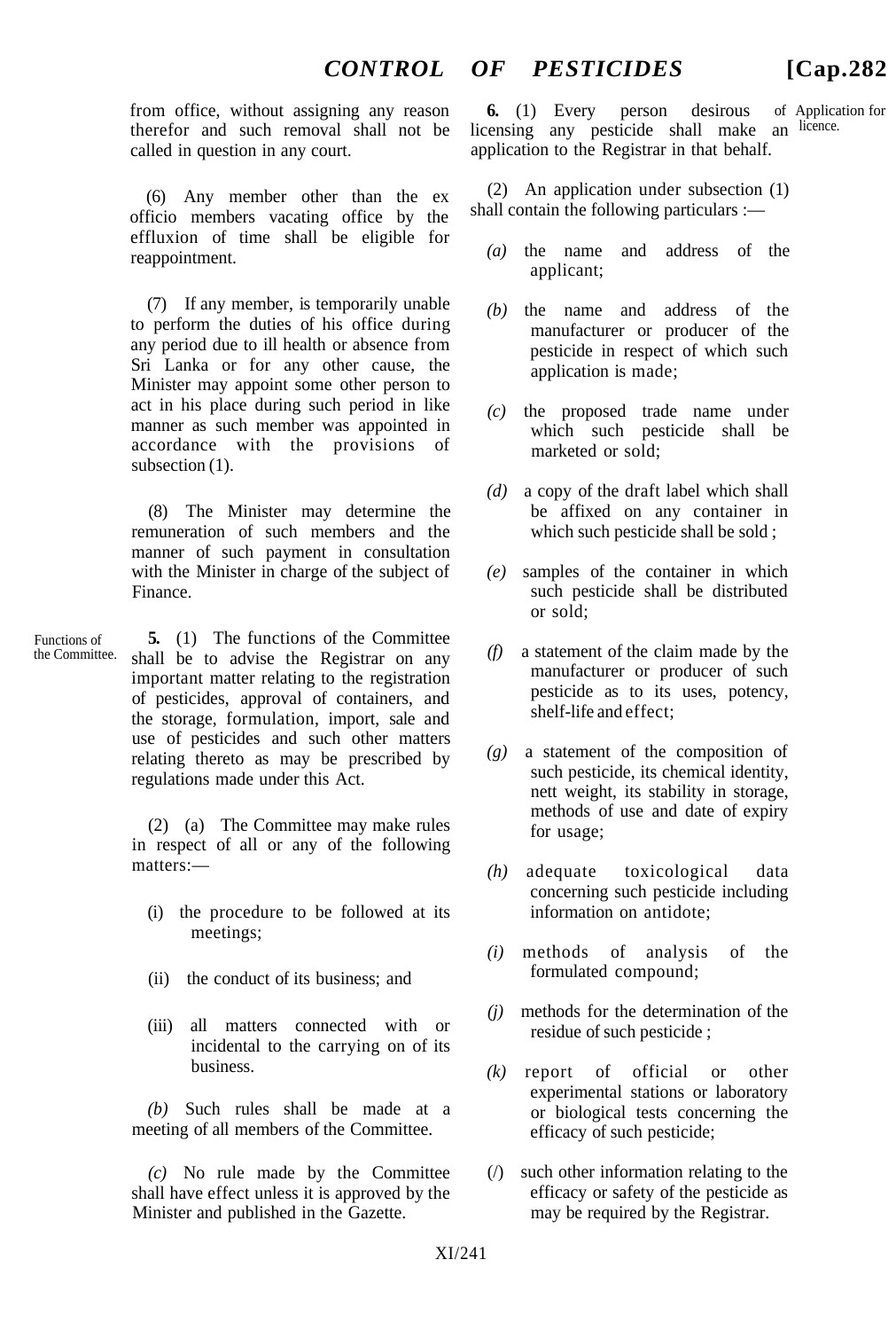(3) Where the information contained in an application made under subsection (1) is given by the applicant in confidence, it shall be treated as confidential by the Registrar:

Provided that the preceding provisions of this subsection shall not apply where it is necessary to divulge such information if so required by a court of law.

Consideration of application.

Issue of licence.

**7.** (1) The Registrar shall, on receipt of an application under subsection (1) of section 6—

- *(a)* register the pesticide and issue a licence; or
- *(b)* register the pesticide and, pending the issue of a licence, issue a provisional permit for limited marketing and use of the pesticide in accordance with conditions stipulated in the permit; or
- *(c)* reject the application and state the reasons for such rejection.

(2) The issue of a licence or a permit shall be effective for the period stated in the licence or permit, and shall be renewable on application made in that behalf. Such renewal shall be conditional upon a review by the Registrar of the data on the pesticide in question.

**8.** (1) The Registrar shall not issue a licence under paragraph (a) of subsection (1) of section 7 unless the copy of the draft label submitted with the application contains in the Sinhala, Tamil and English languages the following particulars :—

- *(a)* the trade name under which the pesticide shall be sold ;
- *(b)* the common names of the active ingredients of the pesticide, in characters not smaller in size than half the size of those used for the trade name of the pesticide, and in a position placed directly below the trade name;
- *(c)* a statement of the composition of the pesticide with the chemical identity

of the active ingredients expressed on a weight by weight percentage basis, together with the percentage of other materials present, to give one hundred per cent, and in the case of liquid formulations, the active ingredient expressed as grams per litre;

- *(d)* the name and address of the holder of the licence;
- *(e)* adequate directions concerning the manner in which the pesticide is to be used, including information as to the period of time which should elapse between the last application of the pesticide and harvest of the crop to which it is applied and where the Registrar deems appropriate, the shelf-life of the pesticide;
- *(f)* adequate warning and precautionary symbols and statements including first aid and antidote information;
- *(g)* the statement " Registered under the Control of Pesticides Act, 1980" which shall be an official symbol indicating that the pesticide has been licensed under this Act and the licence number assigned to it by the Registrar;
- *(h)* any other particulars as may be prescribed by regulations under this Act.

(2) Where licensing of a pesticide has been effected under subsection (1) of section 7 no change in respect of any matters set out in paragraphs *(a)* to *(h)* of subsection (1) of this section shall be made without the prior approval of the Registrar.

**9.** (1) Where the Registrar issues a Approved licence under subsection (1) of section 7, he pesticide. shall declare that pesticide to be an approved pesticide.

(2) Every declaration made under subsection (1) shall be approved by the Minister and published in the Gazette.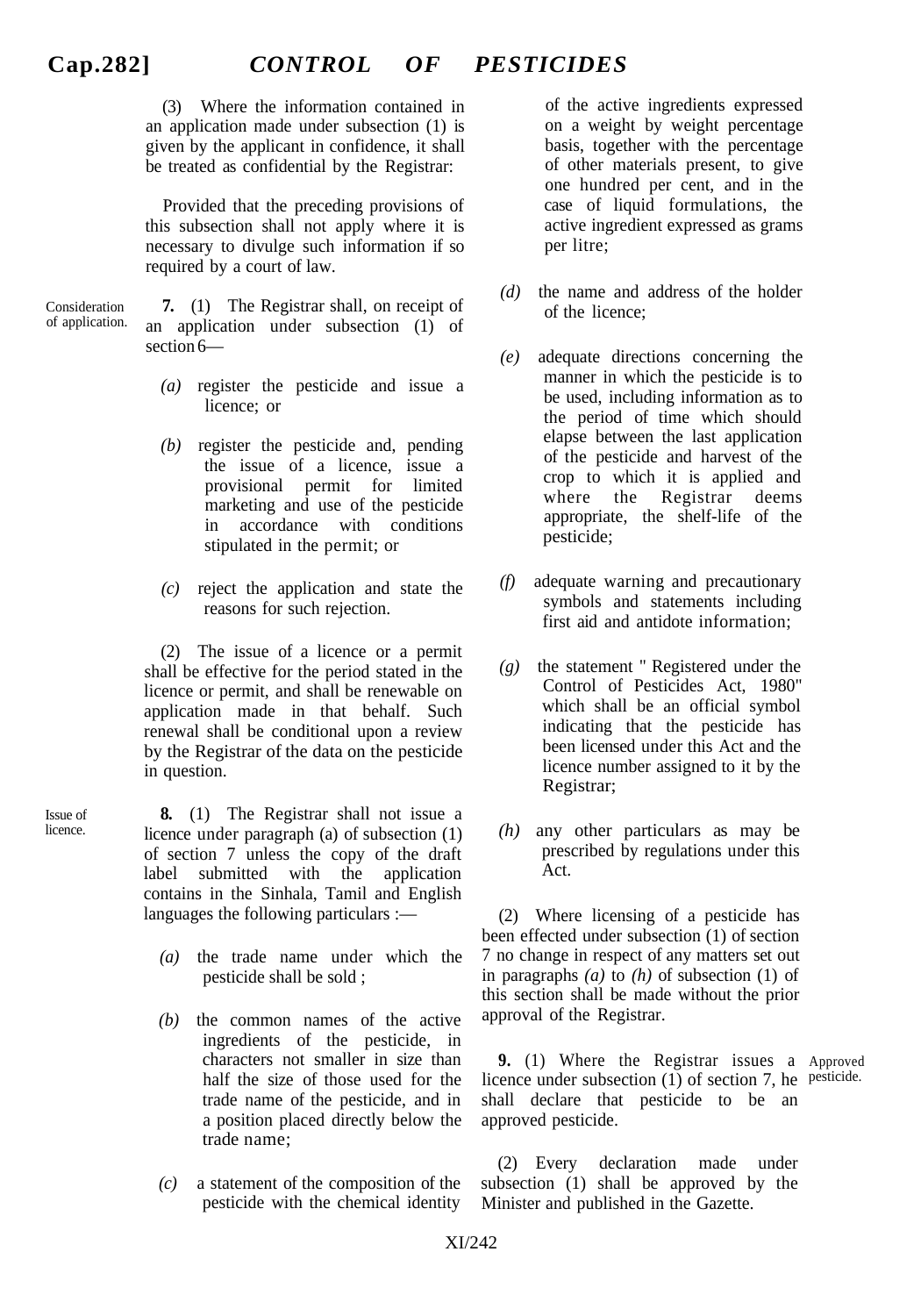Approved container or package.

licence.

**10.** The Registrar shall, when he approves a pesticide, also approve the container or package containing such pesticide, if he is satisfied, having regard to the conditions required for safe and effective storage and handling of such pesticide, that such container or package is satisfactory.

Cancellation of **11.** (1) Where any person contravenes any provision of this Act or any regulation or Order made thereunder, or where the Registrar considers it necessary in the interest of the public to do so, he may, on the advice of the Committee cancel, suspend or modify the licence issued in respect of such pesticide or withdraw, suspend or modify the provisional permit issued to such person.

> (2) Where the Registrar cancels, suspends or modifies the licence or withdraws, suspends or modifies the provisional permit issued in respect of a pesticide under subsection (1) he shall state the reasons for such cancellation, suspension, modification or withdrawal as the case may be.

> (3) Where any cancellation or suspension takes place in respect of a pesticide under subsection (1) such pesticide shall cease to be an approved pesticide.

> (4) Every cancellation or suspension under subsection (1) shall be by Order published in the Gazette.

**12.** No alteration in the package, label or composition of a pesticide shall be made by the holder of a licence issued in respect of a pesticide unless an application is made in that behalf and approval obtained from the Registrar in respect of such intended alteration.

Appeals.

Alteration in package or composition.

> **13.** (1) Any person aggrieved by the rejection of an application under section 7 or the cancellation, suspension, or modification of a licence or the withdrawal, suspension or modification of a provisional permit under section 11, may prefer an appeal in writing to the Secretary to the Ministry charged with the subject of Agricultural Development and Research (hereinafter referred to as the " Secretary ") against such rejection or cancellation,

suspension, withdrawal or modification within sixty days after such decision is communicated to such person and the Secretary may, in dealing with any appeal preferred to him, affirm, vary or annul the order against which the appeal has been preferred.

(2) The decision of the Secretary upon an appeal shall be final and conclusive for all purposes whatsoever, and shall not be called in question in any court.

**14.** No person shall manufacture, Prohibition. formulate, pack or distribute, sell, offer for sale or deliver within the country, any pesticide unless—

- *(a)* such pesticide is registered and a valid licence or a provisional permit is obtained from the Registrar; and
- *(b)* such pesticide is contained in an approved container or package and an approved label is conspicuously fixed thereon:

Provided, however, that the foregoing provisions of this section shall not apply where any approved research organization imports with the written consent of the Registrar any specified quantity of pesticides or pesticide components for the purposes of research.

**15.** No person shall manufacture, pack, Adulterated, distribute, sell or offer for sale or deliver decomposed or within the country any pesticide, which is pesticides. adulterated or which has decomposed or deteriorated so as to be ineffective or dangerous or which is packed in containers which have deteriorated or have been damaged as to be dangerous in storage or use.

**16.** No person shall store, transport, sell Storage, or offer for sale any pesticide in close transport and juxtaposition with foodstuffs or in any such pesticides in manner as would result in contamination of such foodstuffs. the close

17. No person shall import any pesticide Prohibition of except with the written approval of the import of Registrar granted on the advice of the  $_{\rm except\; upon}^{\rm postencies}$ Committee.

deteriorated

sale of juxtaposition with foodstuffs. pesticides approval.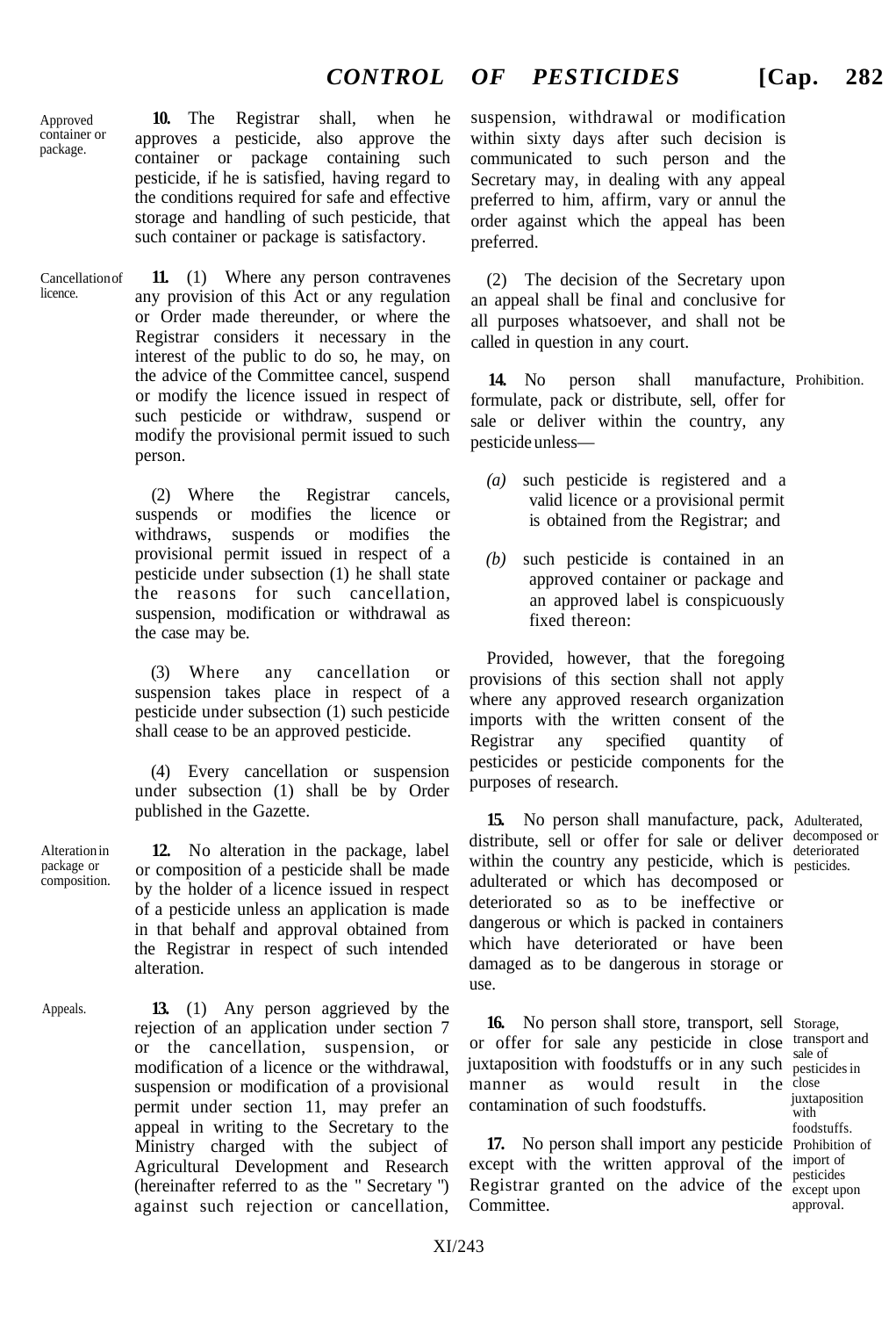## **Cap.282]** *CONTROL OF PESTICIDES*

Advertisement **18.** (1) Any written, printed or graphic of pesticides. material relating to and accompanying a pesticide when stored, transported, distributed, sold, offered for sale or delivered within the country shall include the substance of the particulars referred to in section 8.

> (2) It shall be unlawful to advertise any pesticide in a manner that is false, misleading or deceptive, and not justified by the conditions of its registration.

> (3) Any claim for a pesticide contained in any advertisement or device shall be in accordance with the label statements referred to in section 8, and not be contrary to the requirements of subsection (2) of this section.

Storage of pesticides in bulk. **19.** (1) No person shall store pesticides in bulk other than in a special store kept for that purpose. The store shall be kept locked when loading or unloading is not in progress.

> (2) A notice shall be displayed in a conspicuous position outside the store indicating the hazardous nature of its contents.

Harvesting of crops. **20.** No person shall harvest, or offer for sale any food crops, in which pesticides have been used unless a time limit as may be prescribed by regulations has elapsed between such use and harvest, or if the food crops shall contain pesticide residue in excess of levels as may be prescribed.

Authorized officers and their powers and functions.

**21.** (1) The Director shall nominate such number of officers of his department as may be necessary to carry out the purposes of this Act, who shall be known as " authorized officers ".

- (2) An authorized officer may—
- *(a)* ascertain whether any person has contravened any provision of this Act or any regulation or Order made thereunder;
- *(b)* obtain samples of pesticides for the purpose of determining whether any

deterioration, adulteration or decomposition thereof has occurred; and

 $(c)$  do all other acts or things which are connected with or are in furtherance of the exercise, performance and discharge of the powers, duties and functions under this Act.

(3) Any authorized officer may enter any premises, after sufficient notice at all reasonable hours of the day in the discharge of his functions under this Act. Such authorized officer shall not be liable on account of such entry or on account of anything done bona fide in such premises which is necessary in the exercise, performance and discharge of the powers, duties and functions under this Act.

**22.** (1) An authorized officer obtaining a sample of a pesticide shall forthwith inform the seller or his agent of his intention to have the same analysed by an authorized analyst and shall forthwith divide the sample into three equal parts and cause each part to be marked and sealed in such manner as its nature will permit and shall deliver one part each to the seller or his agent, the authorized analyst and the Registrar. Analysis of samples.

(2) In the event of a dispute in respect of the result of an analysis the Registrar shall forward such part of the sample as is in his custody to a referee analyst nominated by him.

(3) In any proceedings under this Act the production of a certificate signed by an authorized analyst or a referee analyst with regard to any sample procured for analysis under this section shall be prima facie evidence of the facts stated therein.

- **23.** (1) (a) Every application for the Fees. licensing of a pesticide under section 6, and
- *(b)* every appeal against any rejection, cancellation, suspension, withdrawal or modification under section 13,

shall be accompanied by such fee as may be prescribed by regulations made under this Act.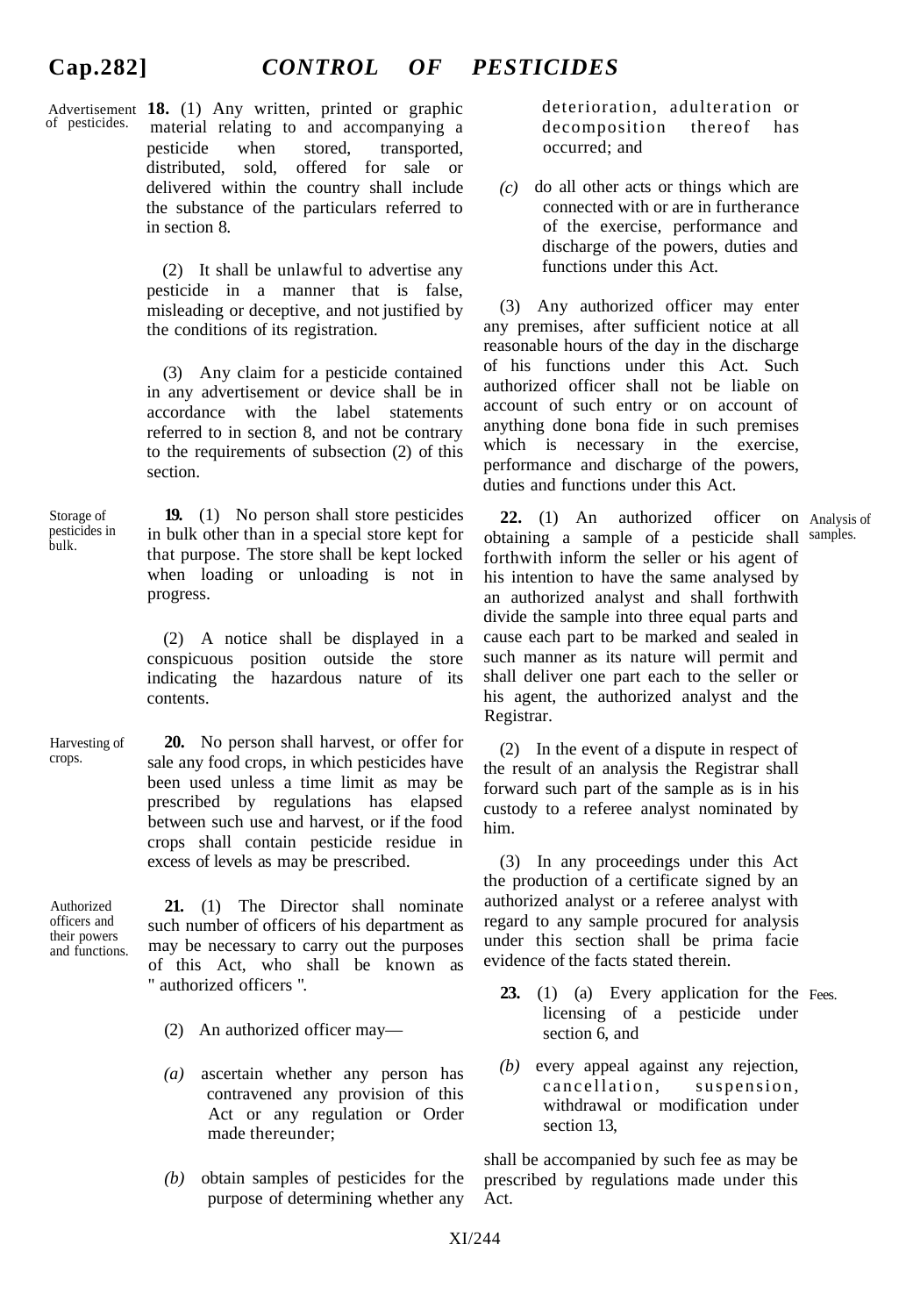$(2)$  In addition to such fee payable under subsection (1), a levy on the importer, manufacturer, formulator or packer of a pesticide may be prescribed by regulations made under this Act for the general purpose of making proper financial provision for the effective implementation of this Act and of the regulations made thereunder.

Penalty for contravention of this Act.

**24. (1)** Every person who contravenes or fails to comply with any provision of this Act or any regulation made thereunder shall be guilty of an offence under this Act and shall on conviction by a Magistrate be sentenced to imprisonment of either description for a period of two years.

(2) Where an offence under this Act is committed by a body of persons, then—

- *(a)* if that body of persons is a body corporate, every director, manager, secretary or officer of that body corporate; or
- *(b)* if that body of persons is a firm, every partner of that firm,

shall be deemed to be guilty of that offence :

Provided, however, that no such person shall be deemed to be guilty of an offence if he proves that such offence was committed without his knowledge or that he exercised *due* rfi'fi'gence to prevent (&& comm\ss\bn *of* the offence.

- Forfeiture. **25.** The Court which convicts any person of an offence under this Act, may impose any of the penalties hereinbefore prescribed, and may, if it thinks fit, in addition order that all or any article or articles in respect of which the offence was committed be seized and forfeited to the **State**
- Regulations. **26.** (1) The Minister may make regulations in respect of matters required by this Act to be prescribed or in respect of which regulations are authorized to be made and in particular in respect of all or any of the following matters :—
	- (i) setting forth the position, size and colouring of the label as well as the system or systems of weights or measures to be stated in the label;
- setting forth special provisions with regard to the substances or operations which presents a high or unusual degree of hazard; such special provisions may in particular—
	- *(a)* provide for the field evaluation of certain substances;
	- *(b)* regulate the marketing or distribution of certain substances as may be necessary to safeguard third parties, the environment and wildlife resources other than such noxious plants and animals whose control is desired;
- (iii) fixing the dates on which the marketing and sale of pesticides for which licences are issued under this Act shall cease and the disposal of such pesticides;
- (iv) establishing standards or technical competence and equipment used by any person or body of persons engaged in the manufacture, formulation and packing of Joesticides;
- (v) the designation of any product as a pesticide formulation; and
- (vi) the mode and manner of use of pesticides.

(2) Every regulation made by the Minister shall be published in the Gazette and shall come into operation on the date of such publication or on such later date as may be specified in the regulation.

(3) Every regulation made by the Minister shall, as soon as convenient after publication in the Gazette, be brought before Parliament for approval. Any regulation which is not so approved shall be deemed to be rescinded as from the date of disapproval, but without prejudice to anything previously done thereunder.